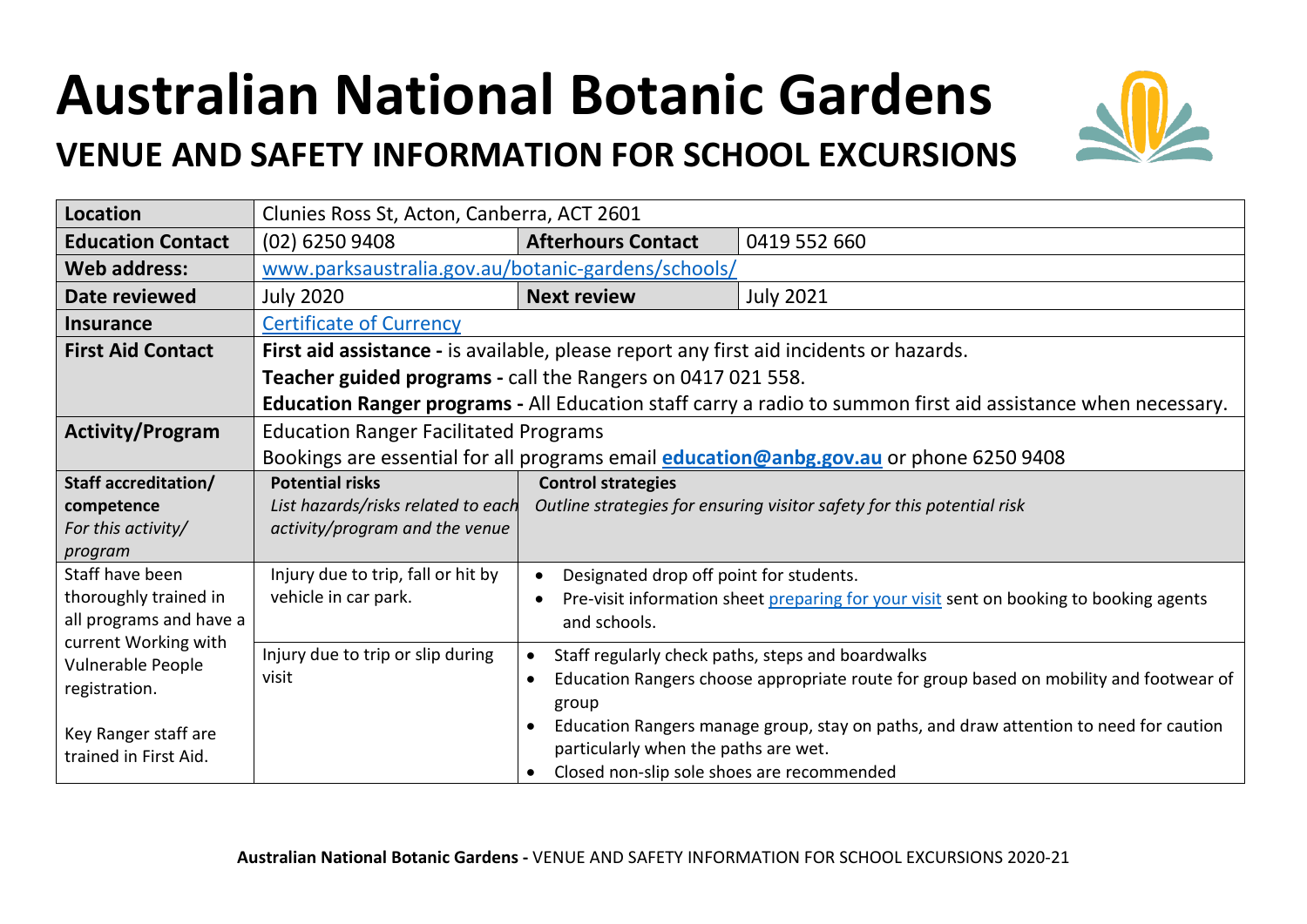| Staff accreditation/                          | <b>Potential risks</b>             | <b>Control strategies</b>                                                                                              |
|-----------------------------------------------|------------------------------------|------------------------------------------------------------------------------------------------------------------------|
| competence                                    | List hazards/risks related to each | Outline strategies for ensuring visitor safety for this potential risk                                                 |
| For this activity/                            | activity/program and the venue     |                                                                                                                        |
| program                                       |                                    |                                                                                                                        |
| Staff have been                               | Injury due to allergic reaction to | Closed non-slip sole shoes are recommended                                                                             |
| thoroughly trained in                         | contact with plants, pollen or     | Avoid contact with plants and insects                                                                                  |
| all programs and have a                       | insects.                           | At risk students wear long pants and long-sleeved shirts/blouses.<br>$\bullet$                                         |
| current Working with                          |                                    | School inform students at risk, and bring appropriate medications e.g. Ventolin, epi-pens.<br>$\bullet$                |
| Vulnerable People                             |                                    | Jack Jumper ant nests are removed from places with high visitor traffic. Students should                               |
| registration.                                 |                                    | be warned not to approach any ant that appears to jump.                                                                |
|                                               | Injury due to fire on-site or in   | Regular Hazard Reduction burns undertaken in ANBG southern annex and on Black<br>$\bullet$                             |
| Key Ranger staff are<br>trained in First Aid. | surrounding area                   | Mountain                                                                                                               |
|                                               |                                    | Emergency Management Plan developed, wardens trained and liaison with neighbours on<br>$\bullet$<br>emergency planning |
|                                               |                                    | Fire suppression sprinklers installed around boundary fence<br>$\bullet$                                               |
|                                               |                                    | In case of high fire danger, upper areas of the Gardens will be closed, activities will be in                          |
|                                               |                                    | open lower area only.                                                                                                  |
|                                               |                                    | In the case of catastrophic fire danger, the Gardens will be closed to all visitors.<br>$\bullet$                      |
|                                               |                                    | Booked schools will be contacted to inform of any closure.                                                             |
|                                               | Injury due to severe weather /     | In the event of strong winds and other severe weather the ANBG may be closed in part or<br>$\bullet$                   |
|                                               | high winds                         | full, and evacuated as per ANBG policies and procedures.                                                               |
|                                               |                                    | The Gardens is closed for extreme weather and school bookings are cancelled.<br>$\bullet$                              |
|                                               |                                    | Regular assessments of trees and appropriate actions taken for trees at risk of dropping<br>$\bullet$                  |
|                                               |                                    | branches                                                                                                               |
|                                               |                                    | ANBG Staff use their judgement to cease a program if weather suddenly becomes severe                                   |
|                                               |                                    | during a program.                                                                                                      |
|                                               | Injury due to sunburn or           | Participants to wear appropriate clothing for the weather<br>$\bullet$                                                 |
|                                               | exposure                           | Summer: sun hats, sun screen, carry water and seek shade<br>$\circ$                                                    |
|                                               |                                    | Wet weather: waterproof clothing                                                                                       |
|                                               |                                    | Cold weather: warm clothing<br>$\circ$                                                                                 |